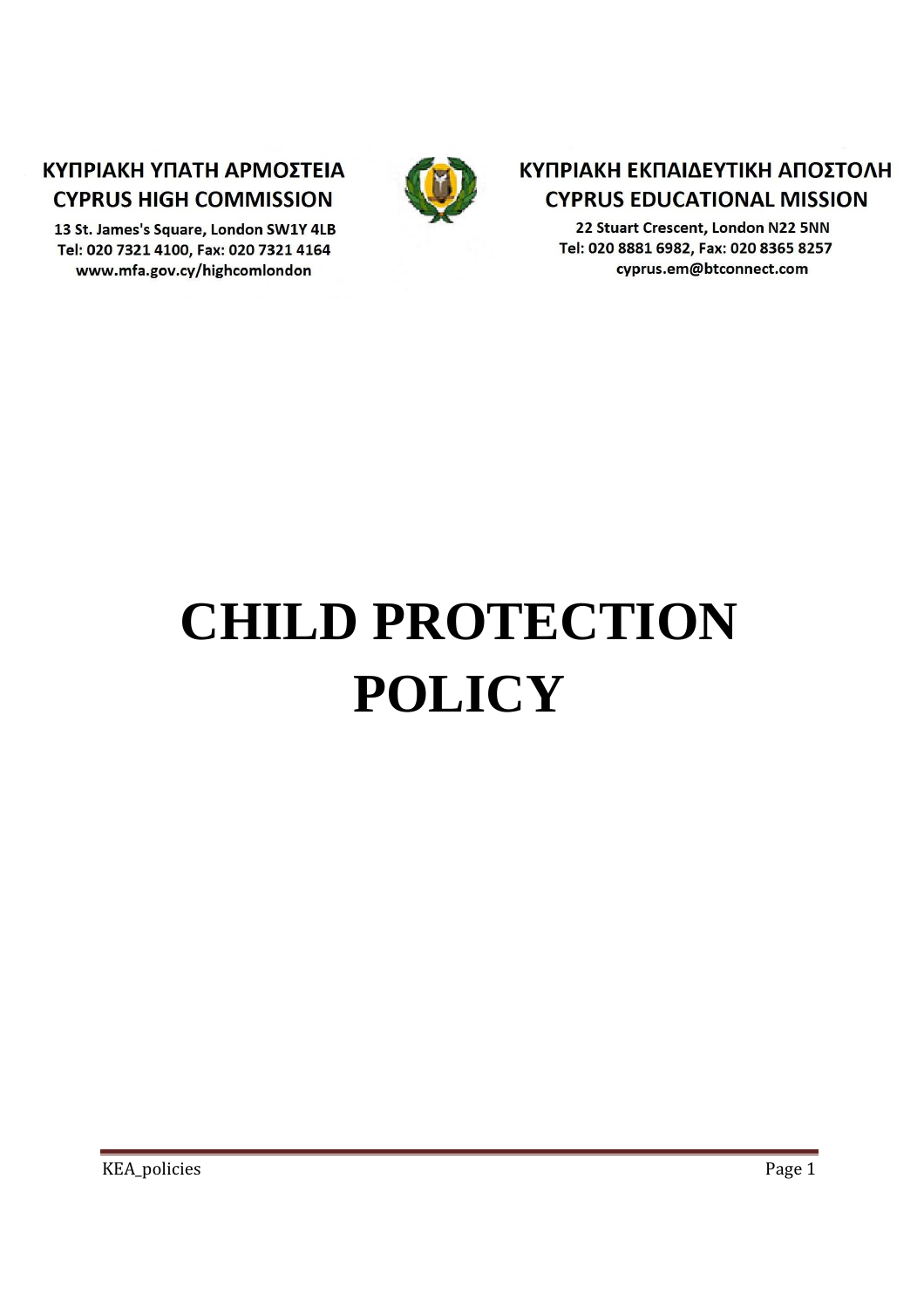#### **Introduction**

The governors of the ……………………………………………………… Greek School with the Cypriot and Greek Educational Missions in the United Kingdom and EFEPE, an umbrella organization of Greek supplementary community schools in the UK, recognise their responsibility to safeguard and promote the welfare of children within the legal framework of the Children Acts 1989 and 2004.

We are aware that many children and young people are the victims of different kinds of abuse and that they can be subjected to social factors that have an adverse impact upon their lives – including domestic violence, substance misuse, bullying, child prostitution and ritualistic abuse. We aim to create a safe environment within which children and young people can thrive and adults can work with the security of clear guidance.

Under the terms of the Children Act 2004 anyone under the age of 19 is considered to be a child/young person.

These guidelines are for the use of all paid staff, volunteers, visitors and school committee members. We will make them available to the parents and carers of the children and young people who attend our schools. Through them, we will endeavour to ensure that:

- Children and young people are listened to, valued and respected
- Staff are aware of the need to be alert to the signs of abuse and know what to do with their concerns
- All paid and unpaid staff are subject to rigorous recruitment procedures
- All paid and unpaid staff are given appropriate support and training

#### **Role of designated teacher**

The child protection designated teacher should be the Head teacher and all members of staff should be aware of who this person is and what their role is. Each school should make arrangements in place for when the designated teacher is absent.

The designated officer should act as a source of advice and coordinate action within the school over child protection issues. In order to be effective, the designated member of staff must attend appropriate child protection training. The designated teacher should be the first person staff and volunteers report cases to and it is the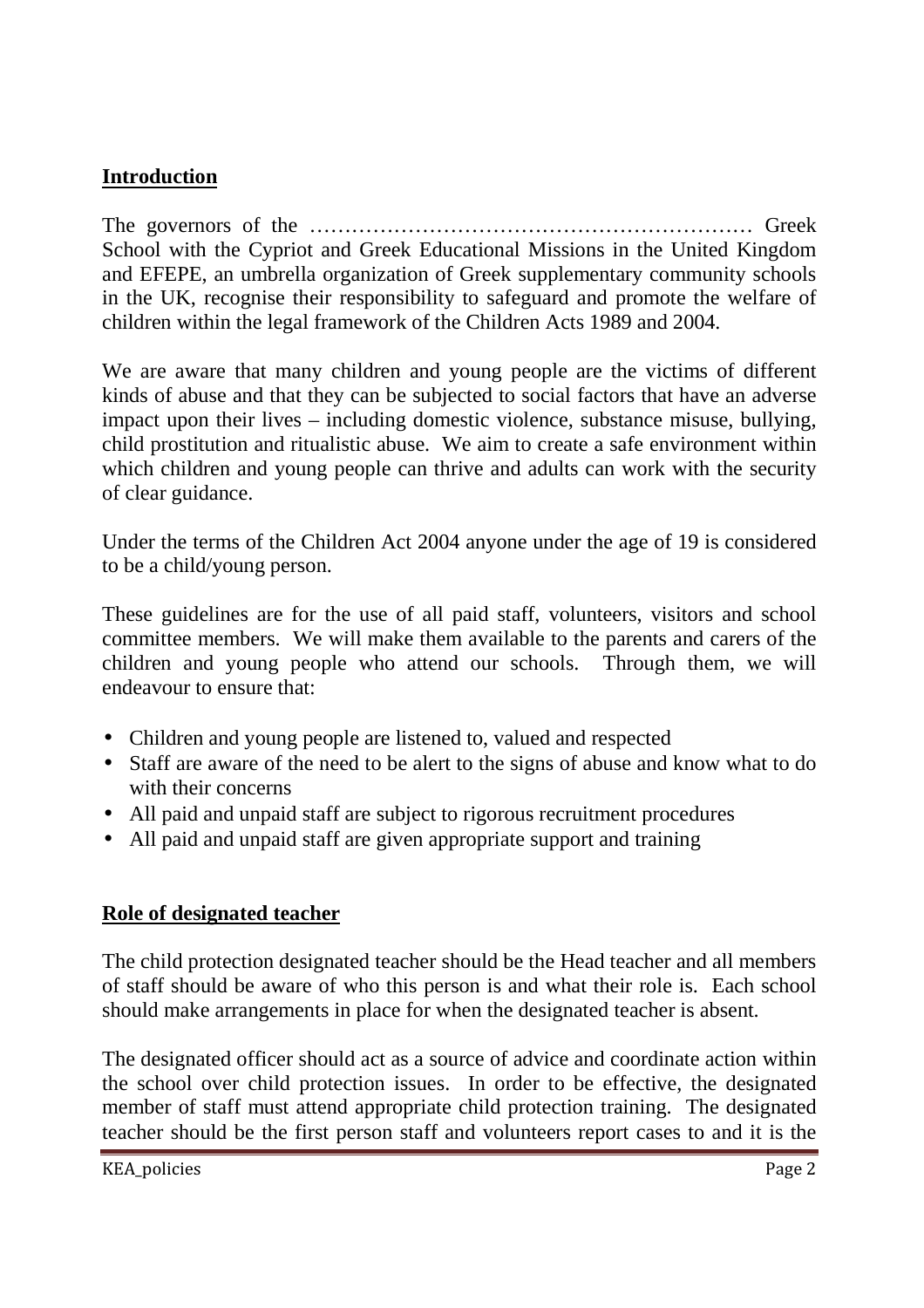responsibility of the designated teacher to discuss the situation with the relevant agencies, such as Children and Families (Children's Service) or Police.

The designated teacher should also deal with allegations made against staff and volunteers.

The designated teacher should ensure that all staff and volunteers receive appropriate child protection training.

#### **These guidelines are divided into the following sections:**

- 1. Recognising signs of abuse
- 2. What to do with your concerns
- 3. Allegations made against staff
- 4. Safe recruitment
- 5. Good practice
- 6. Safeguarding children
- 7. Contacts

# **1. RECOGNISING SIGNS OF ABUSE**

It can often be difficult to recognize abuse. The signs listed in these guidelines are only indicators and many can have reasonable explanations. Children may behave strangely or seem unhappy for many reasons, as they move through the stages of childhood or their families experience changes. It is nevertheless important to know what could indicate that abuse is taking place and to be alert to the need to consult further.

Someone can abuse a child by actively inflicting harm or by failing to act to prevent harm. Abuse can take place within a family, in an institutional or community setting, by telephone or on the Internet. Abuse can be carried out by someone known to a child or by a complete stranger.

If you are worried about a child it is important that you keep a written record of any physical or behavioural signs and symptoms. In this way you can monitor whether or not a pattern emerges and provide evidence to any investigation if required.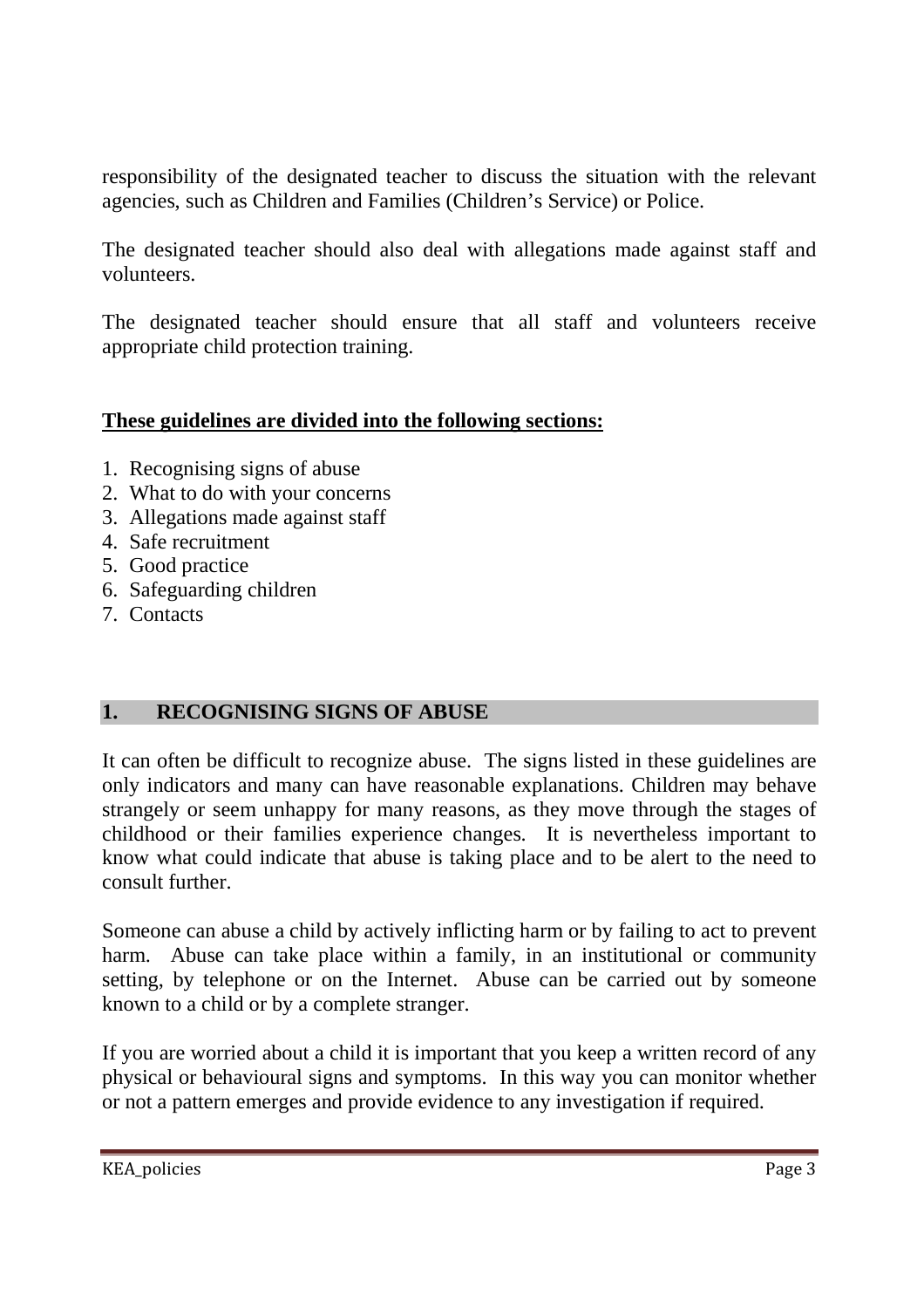#### **Physical Abuse**

Physical abuse can involve hitting, shaking, throwing, poisoning, burning, scalding, drowning, and suffocating. It can also result when a parent or carer deliberately causes the ill health of a child in order to seek attention; this is called fabricated illness or Munchhausen's Syndrome by Proxy. Symptoms that indicate physical abuse include:

- Bruising in or around the mouth, on the back, buttocks or rectal area
- Finger mark bruising or grasp marks on the limbs or chest of a small child
- Bites
- Burn and scald marks; small round burns that could be caused by a cigarette
- Fractures to arms, legs or ribs in a small child
- Large numbers of scars of different sizes or ages

#### **Emotional Abuse**

Emotional abuse happens when a child's need for love, security, praise and recognition is not met. It usually co-exists with other forms of abuse. Emotionally abusive behaviour occurs if a parent, carer or authority figure is consistently hostile, rejecting, threatening or undermining. It can also result when children are prevented from social contact with others, or if developmentally inappropriate expectations are imposed upon them. It may involve seeing or hearing the illtreatment of someone else. Symptoms that indicate emotional abuse include:

- Excessively clingy or attention-seeking behaviour
- Very low self esteem or excessive self-criticism
- Excessively withdrawn behaviour or fearfulness: a 'frozen watchfulness'
- Despondency
- Lack of appropriate boundaries with strangers; too eager to please
- Eating disorders

# **Neglect**

Neglect is the persistent failure to meet a child's basic physical and/or psychological needs, causing damage to their health and development. It may involve a parent or carer failing to provide adequate food, shelter or clothing, failing

KEA policies Page 4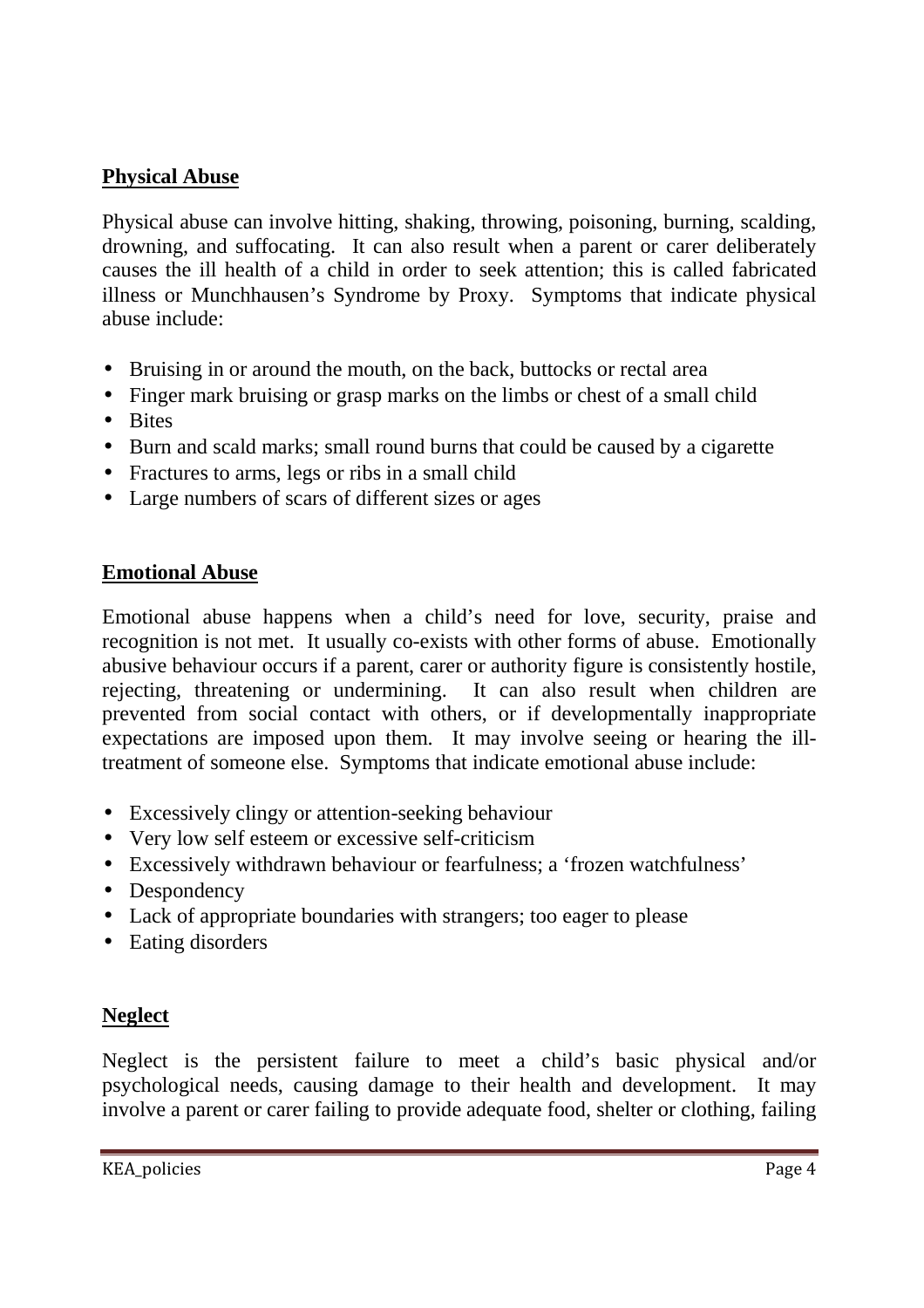to protect a child from harm or danger, or failing to access appropriate medical care and treatment when necessary. It can exist in isolation or in combination with other forms of abuse. Symptoms of physical and emotional neglect can include:

- Inadequate supervision; being left alone for long periods of time
- Lack of stimulation, social contact or education
- Inadequate nutrition, leading to ill-health
- Constant hunger; stealing or gorging food
- Failure to seek or to follow medical advice such that a child's life or development is endangered
- Inappropriate clothing for conditions

## **Sexual Abuse**

Sexual abuse involves forcing or enticing a child or young person to take part in sexual activities, whether or not the child is aware of what is happening. This may include physical contact, both penetrative and non-penetrative, or involve no contact, such as watching sexual activities or looking at pornographic material. Encouraging children to act in sexually inappropriate ways is also abusive. Under the Sexual Offences Act 2003, any sexual activity – contact or non-contact – with a child under the age of 13, is a crime. Symptoms of sexual abuse include:

- Allegations or disclosure
- Genital soreness, injuries or discomfort
- Sexually transmitted diseases; urinary infections
- Excessive preoccupation with sexual matters; inappropriately sexualized play, words or drawing
- A child who is sexually provocative or seductive with adults
- Repeated sleep disturbances through nightmares and/or wetting

Older children and young people may additionally exhibit:

- Depression
- Drug and/or alcohol abuse
- Eating disorders; obsessive behaviours
- Self mutilation; suicide attempts
- School/peer/relationship problems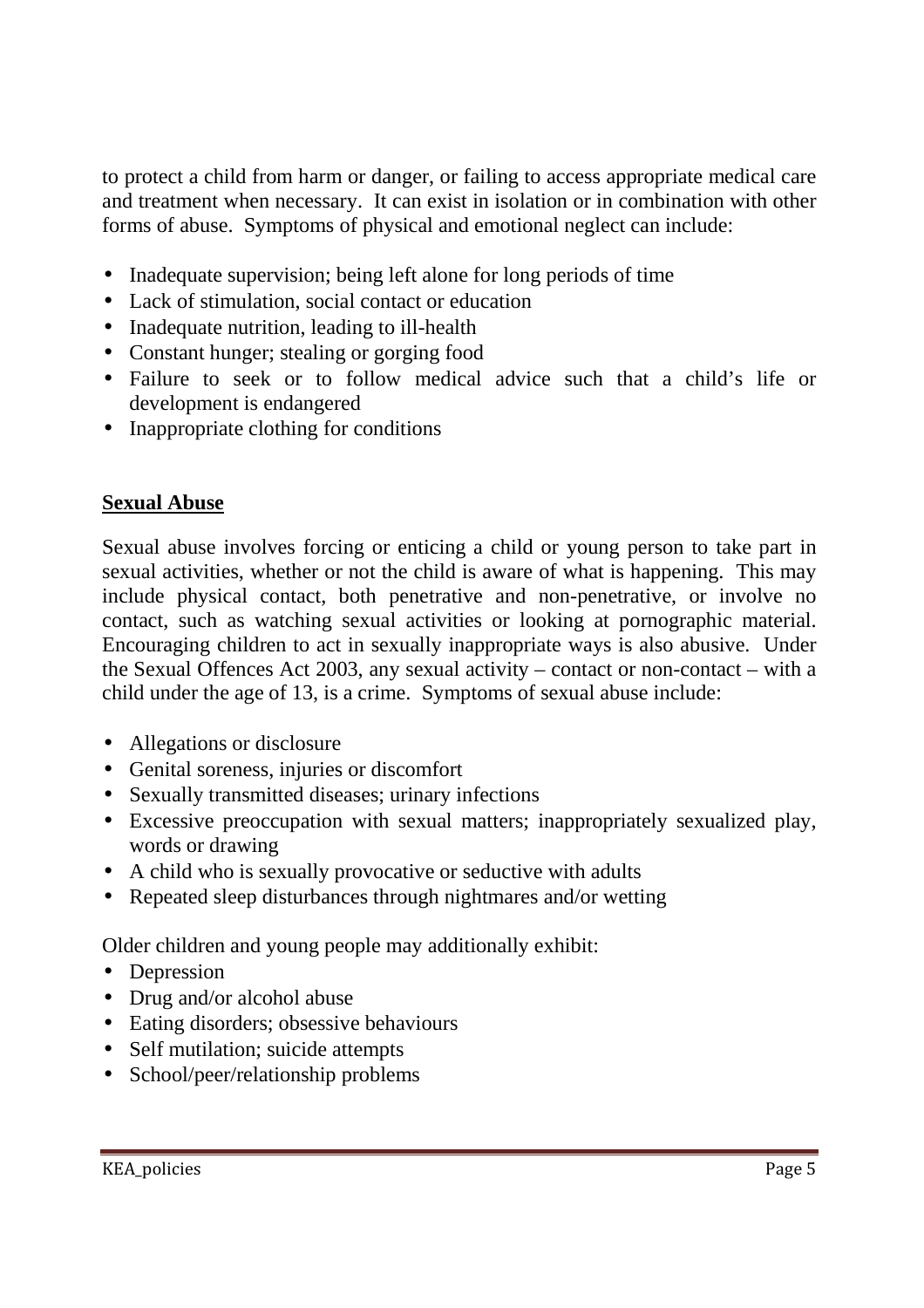# **2. WHAT TO DO WITH YOUR CONCERNS?**

In the event that a child makes an allegation or disclosure of abuse against an adult or another child or young person, it is important that you:

- Listen to them and/or closely observe their presentation and behaviour;
- Let them know that you take what they are saying seriously;
- Do **not** attempt to question or interview them yourself;
- Let them know that you will need to tell someone else in order to help him or her. **Do not promise to keep what they tell you secret**;
- Inform your designated child protection officer as soon as possible;
- Make a written record of the incident or events (**see Appendix A)**.

Sometimes you may just feel concerned about a child but do not know whether to share your concerns or not. In this situation you should always raise your concerns with your designated child protection officer, who will help you to decide what to do.

The responsibility for investigating allegations of abuse, whether they result from the disclosure of a child or the concerns of an adult, lies with social workers where the child normally lives and the Police Child Abuse Investigation Team (CAIT). It is the responsibility of the designated child protection officer to make a referral to these agencies, but if you judge the situation to be an emergency and/or you require urgent advice in the absence of the designated officer, you must report your concerns directly, using the contacts listed at the back of these guidelines **(see Appendix B)**.

The Children's Service also employs Child Protection Advisors (CPAs), who you can contact in office hours for further specialist guidance.

The Duty social worker or CPA will advise you when or whether to inform the child's parents or carers about any concerns. If they decide to pursue a child protection investigation, you should:

- Work closely and collaboratively with all professionals involved in the investigation, in order to keep the child safe;
- Attend a child protection conference if you are invited. You will be asked to provide information about your involvement with the child, which is why it is important to keep records of your concerns;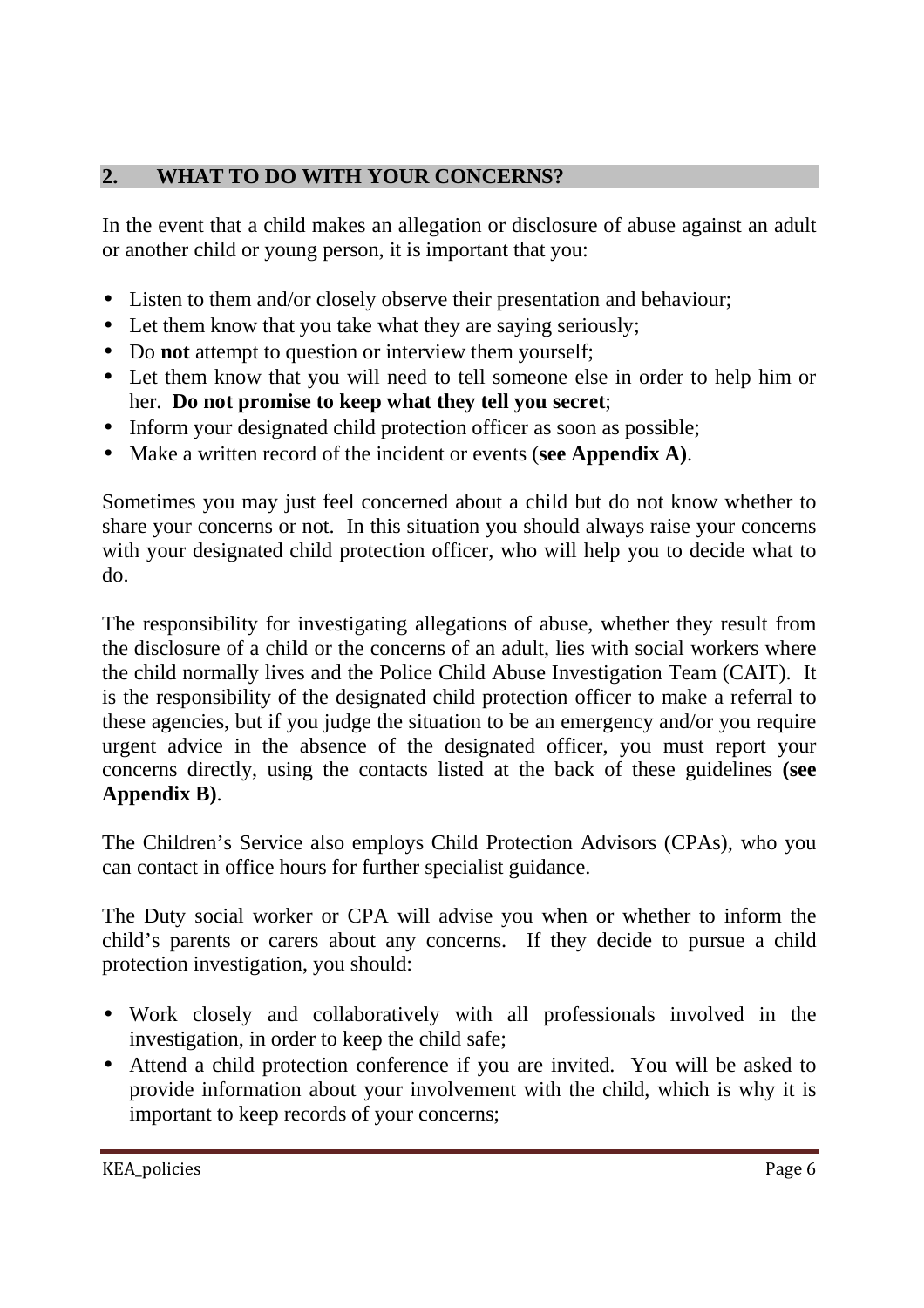• Attend any subsequent child protection review conferences.

# **3. ALLEGATIONS MADE AGAINST STAFF OR VOLUNTEERS**

We are aware of the possibility that allegations of abuse may be made against members of our staff. They can be made by children and young people and they can be made by other concerned adults. Allegations can be made for a variety of reasons. Some of the most common are:

- Abuse has actually taken place;
- Something happens to a child that reminds them of an event that happened in the past – the child is unable to recognize that the situation and the people are different;
- Children can misinterpret your language or your actions because they are reminded of something else;
- Some children know how powerful an allegation can be; if they are angry with you about something they can make an allegation as a way of hitting out;
- An allegation can be a way of seeking attention.

All allegations should be brought to the notice of the designated child protection officer immediately. In cases where the allegation is made against this person, the complainant should approach either the Education Counsellor from the Cyprus High Commission or Greek Embassy where the Head teacher is employed by the Cypriot or Greek educational missions or the relevant bodies who employ the Head teacher. The following actions should be taken:

- Make sure that the child in question is safe and away from the alleged abuser;
- Contact the Children's Service Referral & Assessment Team relevant to where the child lives **(see appendix B**);
- Contact the parents or carers of the child if advised to do so by the social worker/officer in charge of allegations;
- Irrespective of any investigation by social workers or the police, you should follow the appropriate disciplinary procedure; the member of staff will either be asked to carry out other duties away from the school setting or be suspended pending the completion of the investigation.
- Consider whether the person has access to children anywhere else and whether those organizations or groups need to be informed;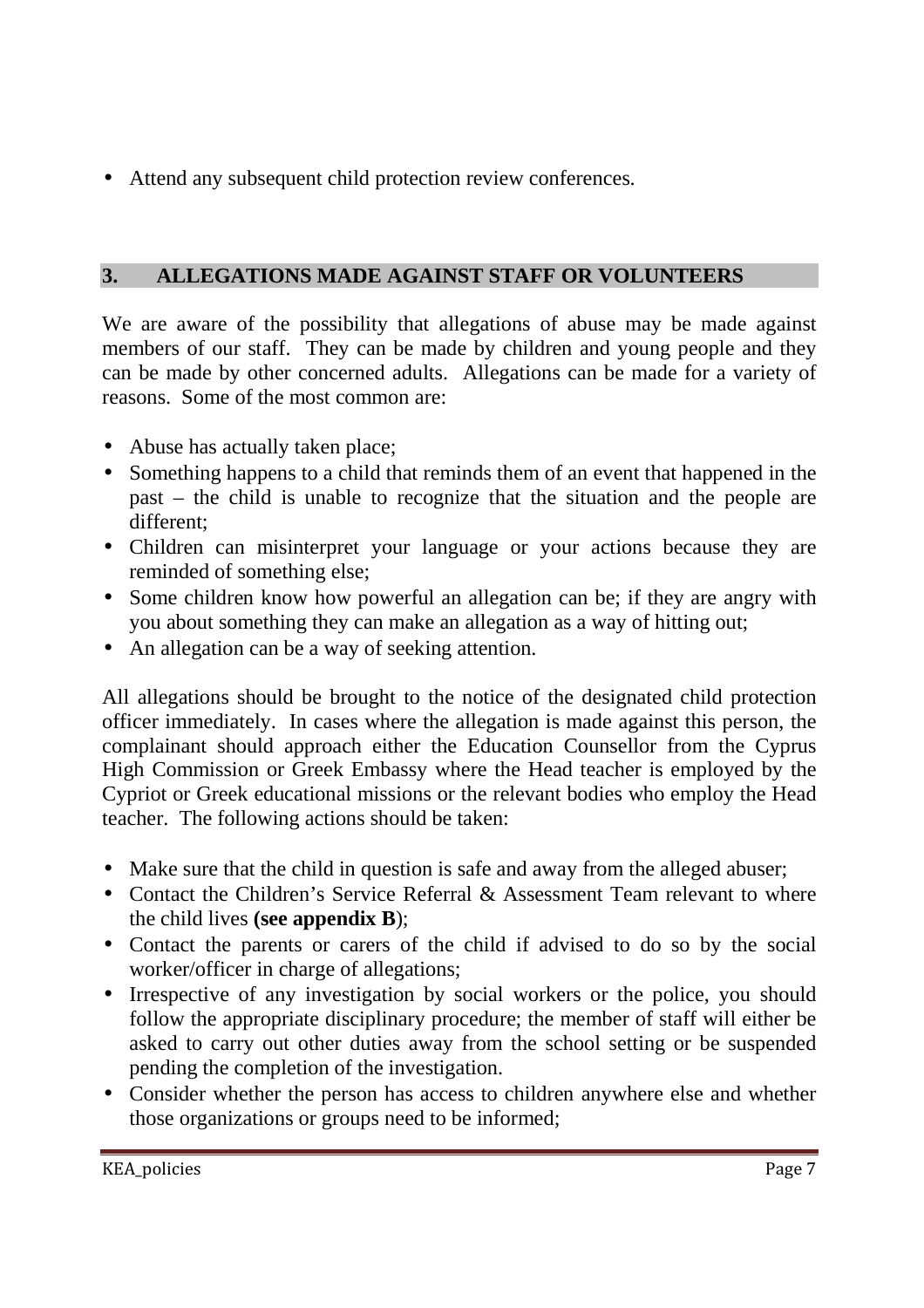• Act upon the decisions made in any strategy meeting.

# **See Appendix C for flow chart**

All incidents should be investigated internally after any external investigation has finished, to review organisational practice and put in place any additional measures to prevent a similar thing happening again.

#### **4. SAFE RECRUITMENT**

The application of rigorous procedures for the recruitment of any staff who come into contact with children, both directly and indirectly, can reduce the likelihood of allegations of abuse being made that are founded. As an absolute minimum, the following standards should be followed:

- All prospective staff (paid and unpaid) should complete an application form which asks for details of their previous employment and for the names of two referees;
- All prospective workers (paid and unpaid) should have a new Criminal Records Bureau (CRB) disclosure before they start employment with you – anyone who refuses to do so should not be employed; for those members of staff who have recently arrived to UK from Cyprus or Greece, they will be obliged to produce the equivalent checks;
- All prospective workers (paid and unpaid) should be interviewed to establish previous experience of working in an environment where there is contact with children and perceptions of acceptable behaviour;
- Nobody should start work before references have been received. Referees should be reminded that references should not misrepresent the candidate or omit to say things that might be relevant to their employment;
- All appointments to work with children should be subject to an agreed probationary period;
- New members of staff should be clear about their responsibilities and wherever possible, work to an agreed job description;
- These guidelines should be available to everyone and fully discussed as part of an induction process.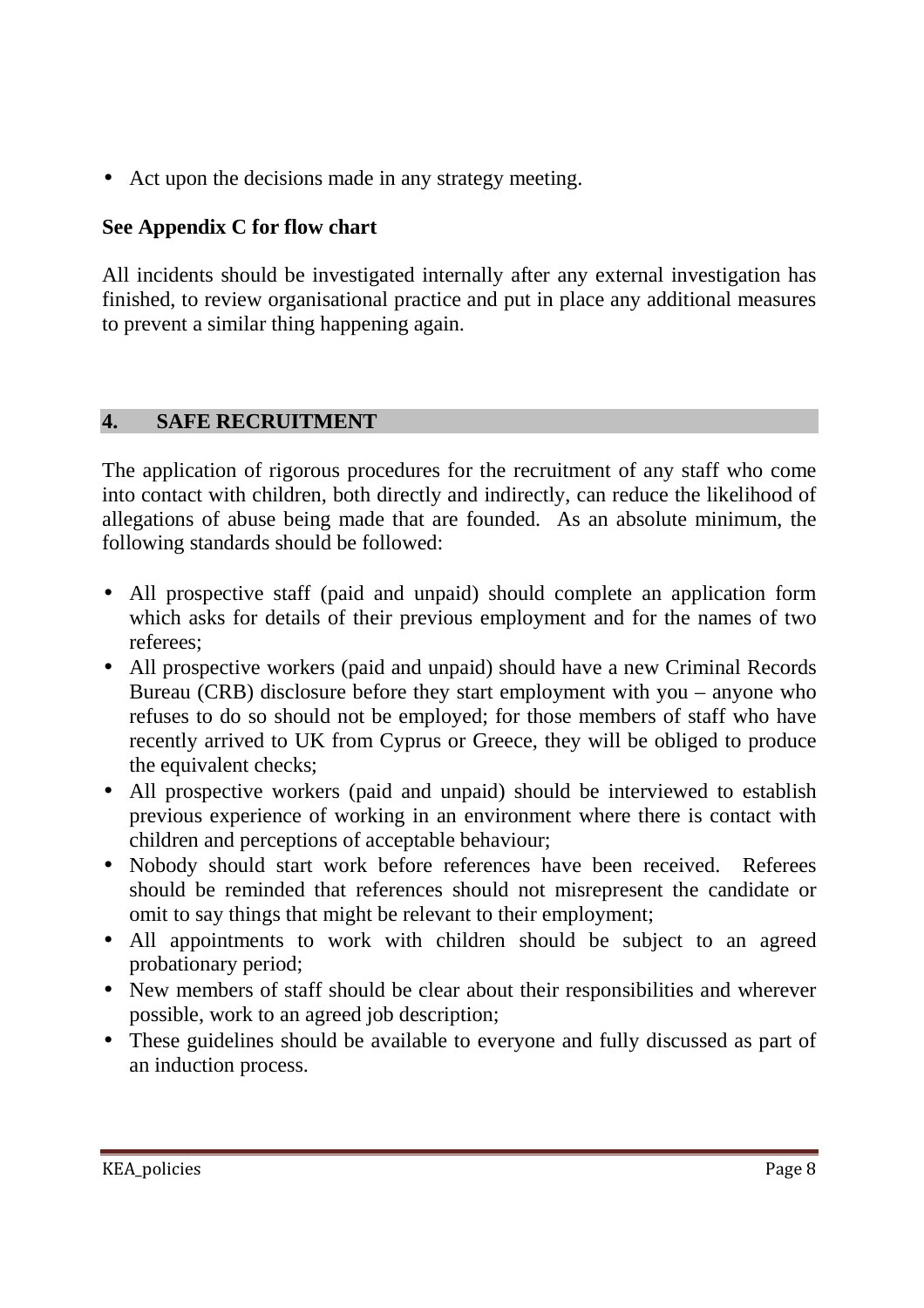#### **5. GOOD PRACTICE**

- Every organisation working with children should have a designated child protection officer (the Head) who must undergo child protection training. It is the responsibility of this person to make themselves available for consultation by staff, volunteers, visitors, children and their families;
- All staff are responsible for children while on these premises and must make sure that health and safety guidelines are adhered to;
- All staff working with children should receive supervision from a more experienced staff member and must attend basic child protection training (refresher courses every 3 years);
- No member of staff should be left alone with a child where they cannot be observed by others;
- Under no circumstances should visitors be allowed to wander around the premises unaccompanied when children and young people are present;
- Staff should be alert to strangers frequently waiting outside a venue with no apparent purpose. Children should not be collected by people other than their parents unless notification has been received;
- If a child is not collected after a session it is reasonable to wait approximately half an hour for a parent or carer to arrive. If the parent or carer or other identified persons cannot be contacted, staff should contact the relevant Children & Families Duty Team or the police and request assistance.

#### **Outings & Trips**

- All vehicles hired for outings must be insured, roadworthy and fitted with seatbelts;
- All drivers should travel with at least one escort. Drivers and escorts should have up to date CRB checks and been subject to appropriate recruitment procedures. All drivers and escorts should agree to abide by these guidelines;
- Roll call will be taken at the start of a journey and again before commencing the return journey; if travelling in more than one vehicle, children will be encouraged to travel in the same vehicle there and back;
- Staff accompanying trips will carry the contact numbers for the home organization and emergency services in the event of an alert being necessary;
- If a child goes missing while on a trip, staff should instigate an immediate search. If the child cannot be found within half an hour, the appropriate security staff and the police should be notified;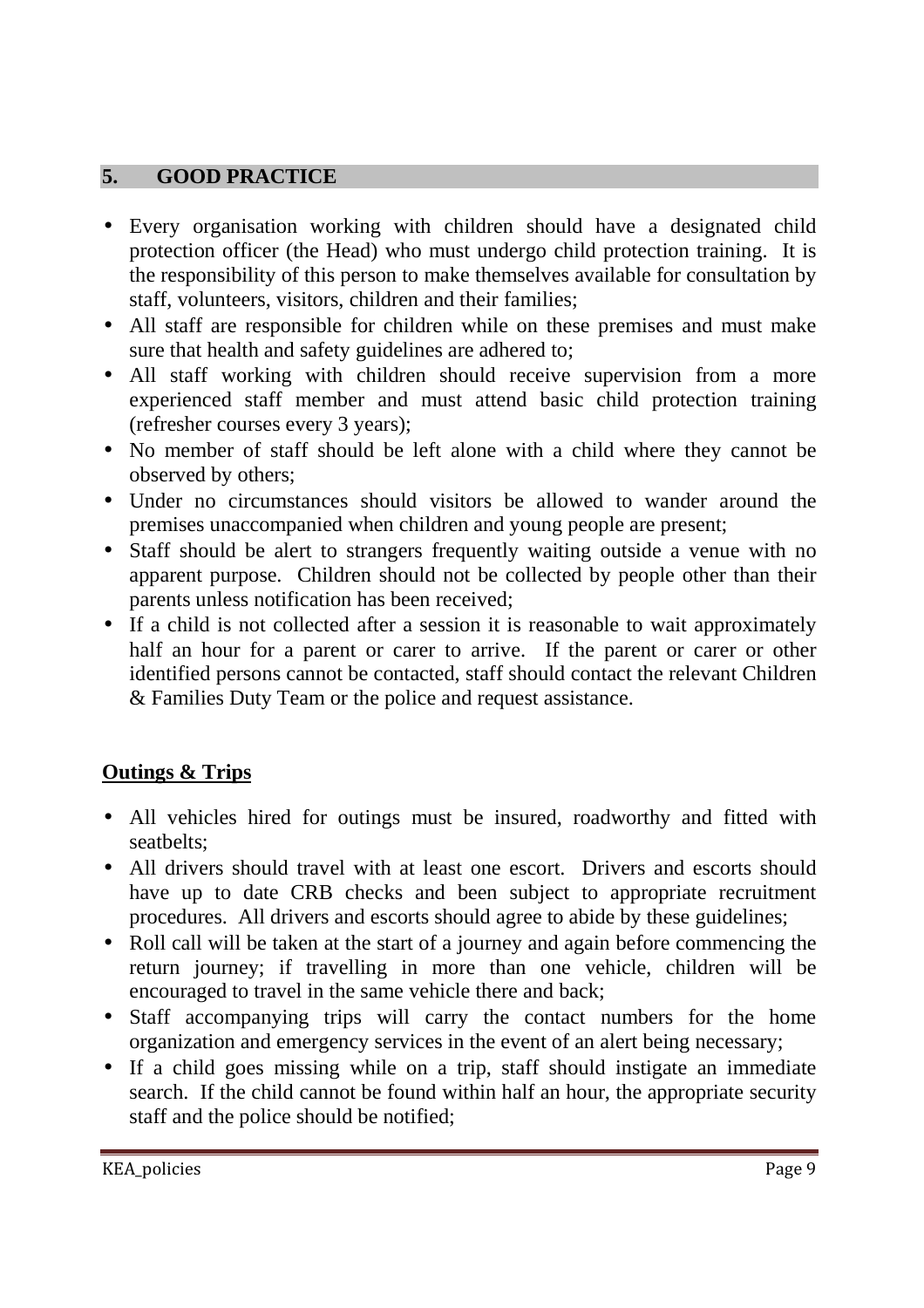- If, having notified security staff and the police, the child cannot be found, the parents/carers of the child will be notified immediately;
- The care of the remaining children is paramount. It is imperative that they return to the home site as quickly as possible, while a senior staff member remains at the visit site to co-ordinate contact between security staff and the child's parents/carers.

#### **Use of premises by other organizations**

• In the event that a room or rooms on the premises are used by other organizations, we will ensure that children and young people are supervised at all times.

| Working party: | Anastasi Maria |
|----------------|----------------|
|----------------|----------------|

Anagnostou Vasileios

Hadjigeorgiou Androula

Papadopoulos Dionysios

Papalouca Maria

Pavlides Savvas

Simpsi Aspasia

Vrahimidou Helen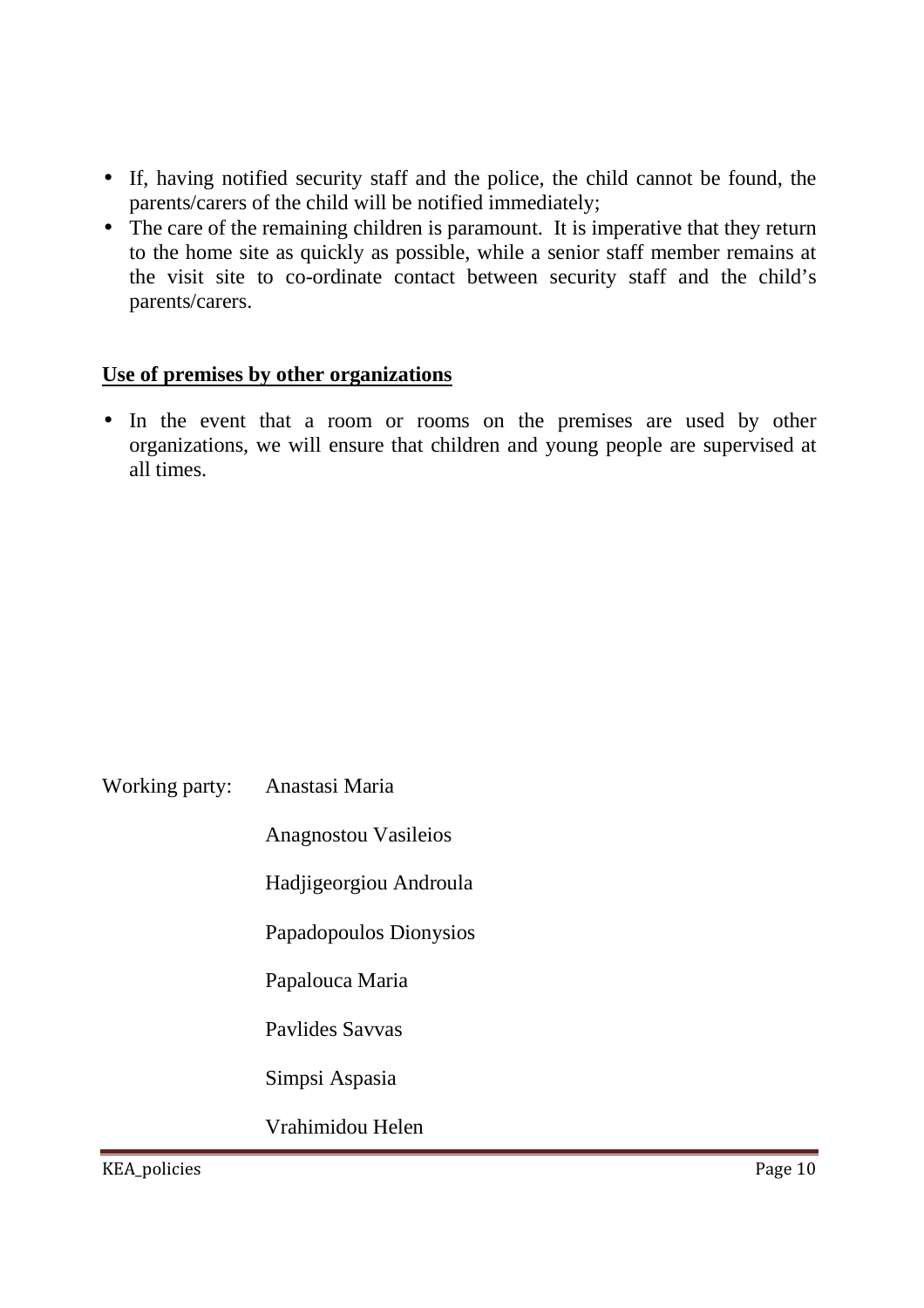#### **Appendix C**

#### ALLEGATION BY A CHILD

#### Л

#### HEAD TEACHER INFORMED

 $\prod$ 

# EDUCATION COUNSELLOR/CHAIR OF GOVERNORS NOTIFIED

 $\prod$ 

#### REFERRAL TO CHILD PROTECTION ADVISER (CPA) FROM LOCAL AUTHORITY

 $\overline{\mathfrak{g}}$ 

STRATEGY MEETING

(within 3 working days, according to London Child Protection procedures) Child Protection Adviser Police Child Abuse Investigation Team Head teacher/Chair of Governors/Education Counsellor Social Worker

interview child (with parental permission), by Social Worker and/or Police officer interview member of staff, by Social Worker and/or Police Officer interview any witnesses medical examination(if appropriate) consider suspension of staff police to consider criminal proceedings